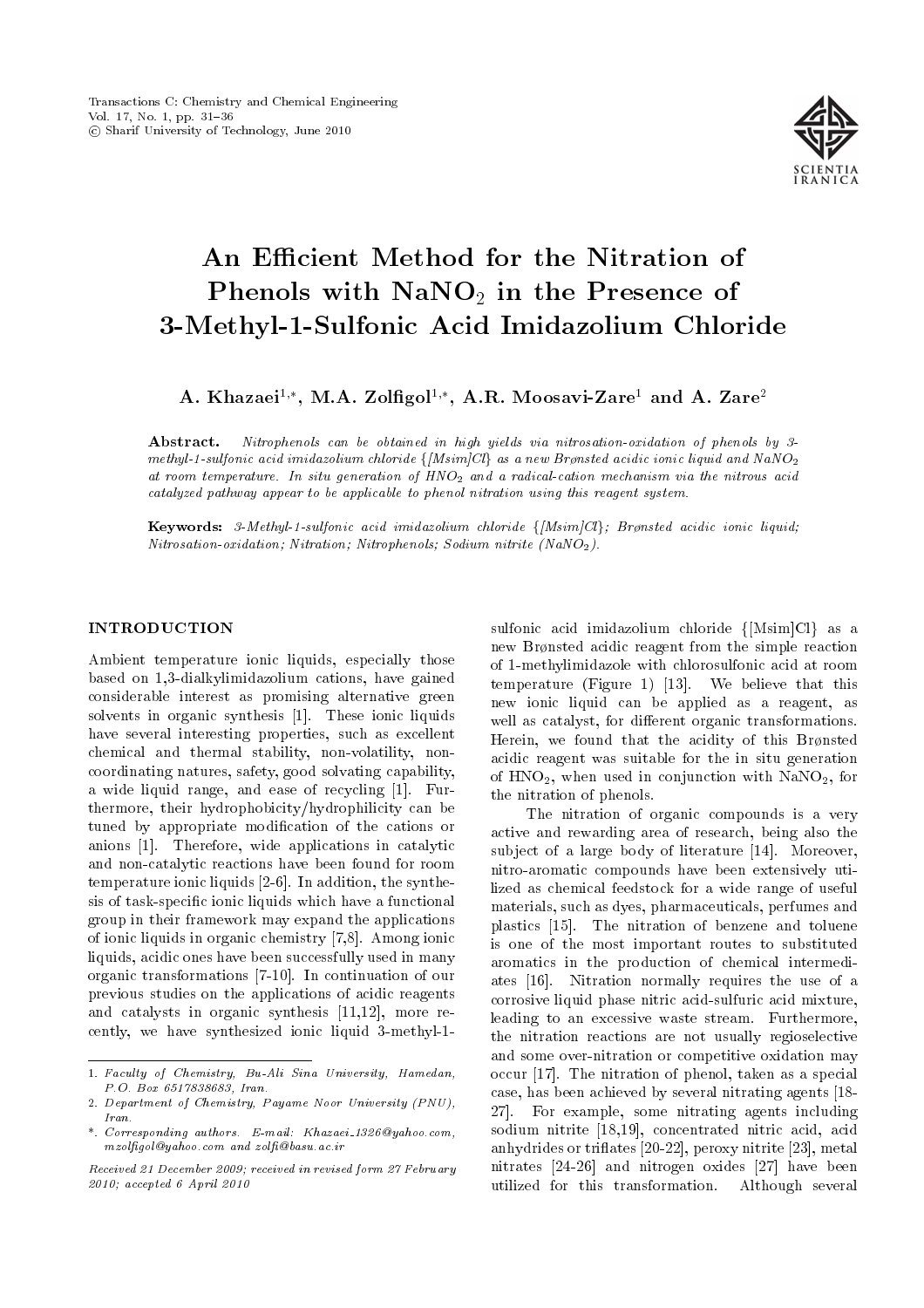

Figure 1. The synthesis of ionic liquid [Msim]Cl.

methods for the nitration of phenols are known, newer methods continue to attract attention for their experimental simplicity and effectiveness. In this work, we wish to use  $[Msim]Cl/NaNO_2$  as a new and efficient reagent for the nitration of phenolic compounds to give the corresponding nitrated phenols at high yields and short reaction times.

#### RESULTS AND DISCUSSION

During the course of our studies on the utilization of  $NO^+$  in functional group transformations [28], we thought that phenol  $(1)$  could be converted to  $p$ nitrosophenol (2), selectively, by a 3-methyl-1-sulfonic acid imidazolium chloride  $(3 \text{ eq})/NaNO_2$  (1 eq) system (1 equivalent of [Msim]Cl is needed for the oxidation step). Moreover, phenol nitrosation is rapid and yields almost entirely the para-isomer which can be readily converted to p-nitrophenol via a mild oxidation with  $HNO<sub>3</sub>$  [29] etc. (Figure 2, path a). Therefore, we decided to produce p-nitrophenol via the nitrosationoxidation strategy in a one-pot reaction under mild conditions [30]. We selected [Msim]Cl as the acid source (a proton source for the in situ generation of  $HNO<sub>2</sub>$  and  $NO<sup>+</sup>$  under mild conditions)/NaNO<sub>2</sub> system for the nitrosation of phenols (Figure 2, path b). In most reported methods for the nitration of phenols,  $\text{NaNO}_3$  (1 eq) was needed for the second step; in situ generation of  $HNO<sub>3</sub>$  for the oxidation of p-nitrosophenol (Figure 2, path a). In contrast to the reported procedures in aqueous media [31], we observed that nitrosation and oxidation were occurred simultaneously using the  $[Msim]Cl/NaNO<sub>2</sub>$  system. Thus, in this reaction, mono-nitration was occurred,



Figure 2. The mono-nitration of phenol.

and p-nitrophenol  $(3)$  as well as o-nitrophenol  $(4)$  were obtained at 39% and 50%, respectively, after 25 min (Figure 2, path b).

A good range of 4-substituted phenols (5) was also subjected to the nitration reaction in the presence of 3-methyl-1-sulfonic acid imidazolium chloride and  $\text{NaNO}_2$  at room temperature (Figure 3). The nitration reactions proceeded under mild conditions at room temperature and afforded the products at high yields and short reaction times (Figure 3 and Table 1). The presented nitration reactions were readily carried out by grinding the nitrating agents and phenols (1 or 5) in a mortar. The mono-nitrophenols were obtained by a simple workup.

A competitive reaction was also performed between phenols and anisole. It was observed that exclusive phenol nitration proceeded; anisole remaining intact in the reaction mixtures after 24 hours (Figure 4). Selective mono-nitration of 4,4'-dihydroxydiphenyl (5 k) was also achieved by controlling the stoichiometric of the reagents (Table 1, entry 12).

The 3-Methyl-1-sulfonic acid imidazolium chloride/sodium nitrite system is similar to  $N_2O_4$  $(N_2O_4 \Leftrightarrow NO^{+}NO_3^{-})$  in the case of generation of  $HNO_2$ (eq 1) and  $NO^+$  that work as a nitrosating agent (Figure 5, eq 2). Thus, on the basis of our observations, the previously reported results concerning the applications of  $N_2O_4$  [32] and metal nitrate dinitrogen tetroxide complexes  $[M(NO_3)_m \cdot nN_2O_4]$  [27], and the reported mechanism for the nitration of phenols [33], the following reported nitrous acid catalyzed mechanism may be approved (Figure 5) [19,34].

In another study, the  $[Msim]Cl/NaNO<sub>2</sub>$  system was examined for di-nitration of phenols. For this purpose, 6.2 eq of [Msim]Cl and 2 eq of  $NaNO<sub>2</sub>$  were reacted with 1 eq of p-methoxyphenol. In this reaction,



Figure 3. The mono-nitration of phenols using  $[Msim]Cl/NaNO<sub>2</sub>$  system.



Figure 4. The competitive nitration reaction between phenols and anisole.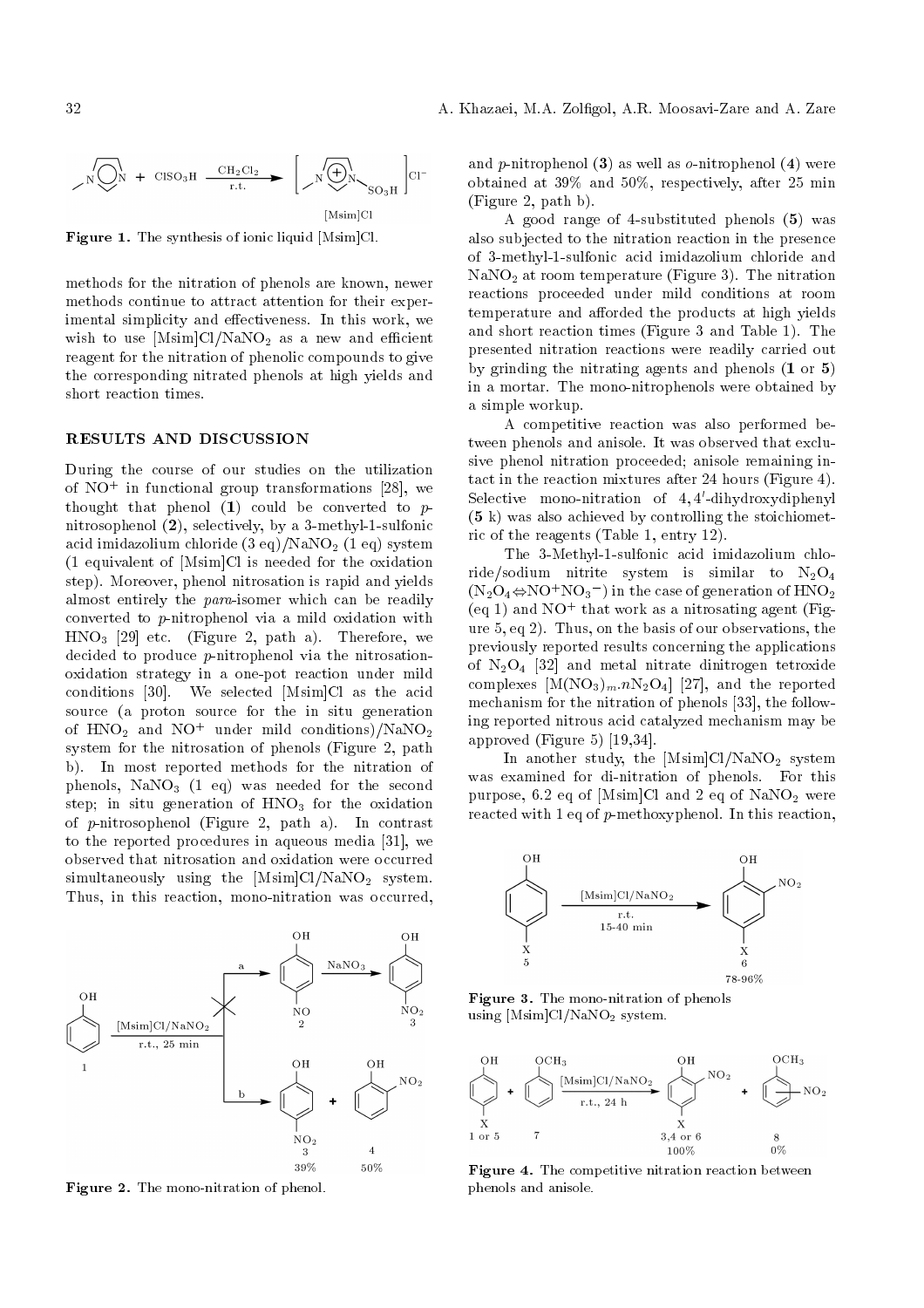| $\overline{5}$ | $\mathbf{a}$   | b              | $\mathbf c$   | $\mathbf d$             | e              | f          | g                | $\mathbf{h}$              | $\mathbf{i}$       | $\mathbf{j}$       | $\bf k$                    |
|----------------|----------------|----------------|---------------|-------------------------|----------------|------------|------------------|---------------------------|--------------------|--------------------|----------------------------|
| $\mathbf X$    | F              | C1             | Br            | CN                      | $\mathbf{P}$ h | <b>CHO</b> | OCH <sub>3</sub> | COCH <sub>3</sub>         | CH <sub>2</sub> Ph | <b>NHOAc</b>       | $4-\text{HOC}_6\text{H}_4$ |
|                |                |                |               |                         |                |            |                  |                           |                    | $M.p. (^{\circ}C)$ |                            |
|                | Entry          |                | Substrate     | Product                 |                |            | Time (min)       | Yield <sup>a</sup> $(\%)$ |                    | Found              | Reported                   |
| 1              |                | $\mathbf{1}$   |               | 3                       |                | 25         |                  | 39                        |                    | 111-114            | 115 [35]                   |
|                |                |                |               | $\overline{\mathbf{4}}$ |                |            |                  | 50                        |                    | 44 46              | 44 [35]                    |
|                | $\overline{2}$ | 5a             |               | 6а                      |                | 15         |                  | 94                        |                    | 72-73              | 73-74 [36]                 |
|                | 3              | 5 <sub>b</sub> |               | 6b                      |                | 15         |                  | 96                        |                    | 89-90              | 91 [37]                    |
|                | $\overline{4}$ |                | 5c            |                         | 6с             |            | 15               |                           | 95                 |                    | 84 [37]                    |
|                | 5              |                | 5d            | 6d                      |                |            | 20               | 93                        |                    | 139-142            | 145 [36]                   |
| 6              |                |                | 5e            | <b>6e</b>               |                |            | 25               | 87                        |                    | $61 - 64$          | 61-64 [38]                 |
|                | $\overline{7}$ | 5f             |               | 6f                      |                | 25         |                  | 91                        |                    | 139-141            | 140-142 [19]               |
|                | 8              |                | 5g            | 6g                      |                |            | 20               | 93                        |                    | 52 54              | 54-56 [38]                 |
|                | 9              | 5 <sub>h</sub> |               | 6h                      |                | 35         |                  | 90                        |                    | 121-123            | 123 [37]                   |
|                | 10             |                | 5i            | 6i                      |                |            | 25               | 91                        |                    | $60 - 62$          | 66 [19]                    |
|                | 11             |                | 5j            | 6j                      |                |            | 30               | 89                        |                    | 177-180            | 180 [38]                   |
|                | 12             |                | $5\mathrm{k}$ | 6k                      |                |            | 40               | 78                        |                    | 181-183            | 183-184 [19]               |
|                | 13             |                | $\mathbf{1}$  | 3,4                     |                |            | 24 h             | $\mathbf{b}$              |                    |                    |                            |

Table 1. Mono-nitration of phenols using  $[Msim]Cl/NaNO<sub>2</sub>$  system at room temperature.

a: Isolated yields.

b: The reaction was not carried out in the absence of [Msim]Cl.



Figure 5. The proposed mechanism for the nitration of phenols.

mono- and di-nitrated products were obtained at 8% and 74% yields, respectively, within 50 min (Figure 6).

We also tried to use the  $[Msim]Cl/NaNO<sub>2</sub>$  system for the nitration of aniline; however, our attempt was not successful.

To compare the efficiency of the  $[Msim]Cl/NaNO_2$ system for the nitration of phenols with the other systems, we have tabulated the results of the mononitration of  $p$ -bromophenol under different reaction



Figure 6. The di-nitration of p-methoxyophenol.

conditions in Table 2. As shown in Table 2, [Msim]Cl  $/NaNO<sub>2</sub>$  is superior to the previously reported reagent system.

### **CONCLUSION**

In summary, we have introduced 3-methyl-1-sulfonic acid imidazolium chloride/NaNO<sub>2</sub> as an efficient and novel reagent for the efficient nitration of phenols. The promising points of this method are the simple experimental procedure, mild reaction conditions, safety, high yields, short reaction times and the minimization of chemical waste, as compared to their liquid phase counterparts.

## EXPERIMENTAL

All Chemicals were purchased from the Merck or Fluka Chemical Company. The nitration products were characterized by comparison of their  ${}^{1}H$  NMR, TLC and melting points with those in the authentic samples.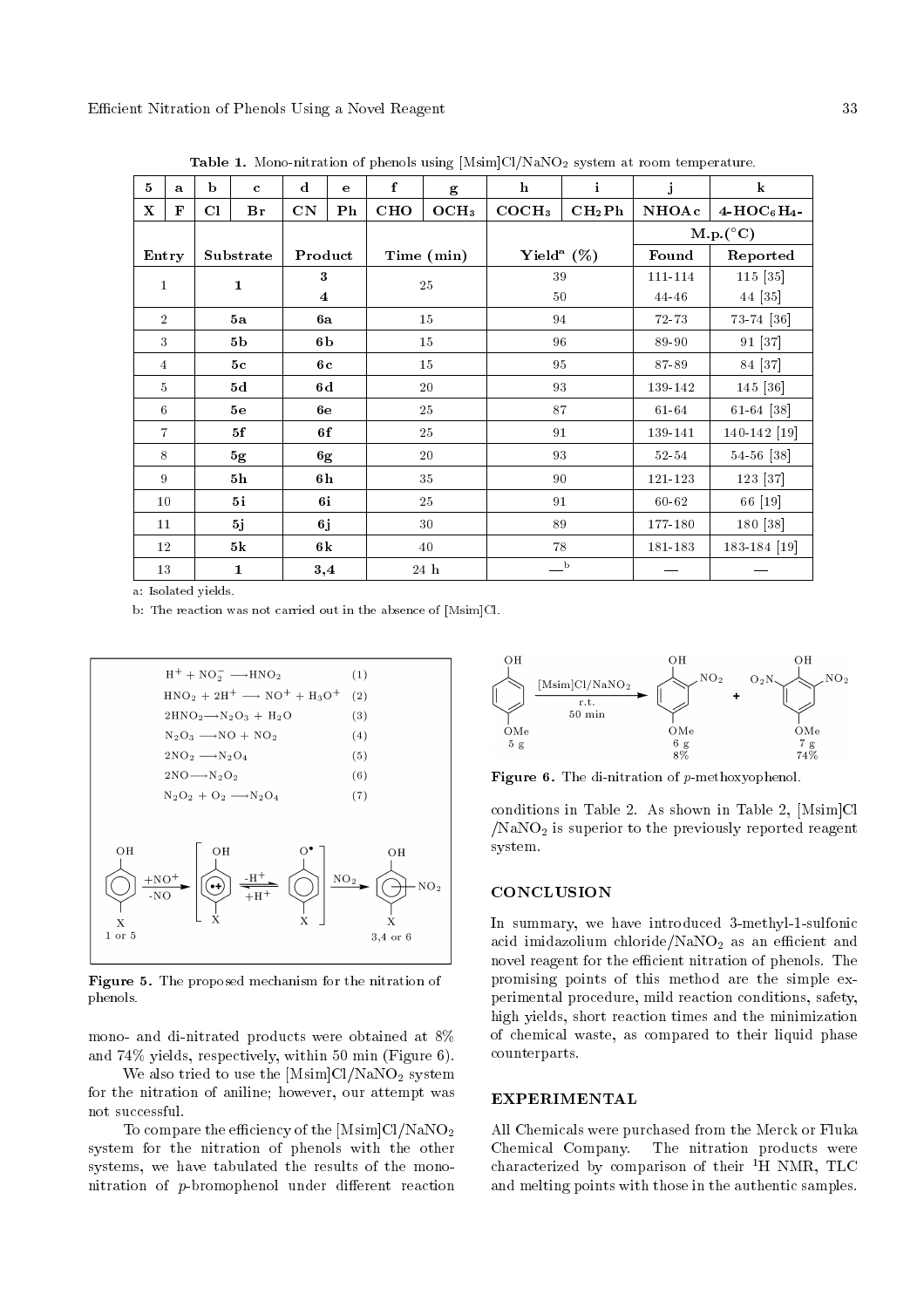| Entry          | <b>Reagent System</b>                                                                             | Time (min) | Yield $(\%)$ | Ref.              |
|----------------|---------------------------------------------------------------------------------------------------|------------|--------------|-------------------|
|                | $C_{S_2,5}H_{0.5}PW_{12}O_{40}/Fe(NO_3)_3/CH_2Cl_2$                                               | 360        | 98           | 26                |
| $\mathcal{D}$  | $H_3PW_{12}O_{40}/Fe(NO_3)_3/CH_2Cl_2$                                                            | 390        | 97           | 26                |
| 3              | $NaHSO4.H2O/NaNO3/wet SiO2/CH2Cl2$                                                                | 130        | 70           | 39                |
| $\overline{4}$ | $Mg(HSO_4)_2/NaNO_3/wet$ SiO <sub>2</sub> /CH <sub>2</sub> Cl <sub>2</sub>                        | 130        | 78           | 39                |
| $\overline{5}$ | Silica sulfuric acid/NaNO <sub>2</sub> /wet $\rm SiO_2/CH_2Cl_2$                                  | 120        | 90           | 38                |
| 6              | Tribromoisocyanuric acid/NaNO <sub>2</sub> /wet SiO <sub>2</sub> /CH <sub>2</sub> Cl <sub>2</sub> | 60         | 92           | $\left[19\right]$ |
|                | $[Msim]$ Cl/NaNO <sub>2</sub>                                                                     | 15         | 95           |                   |

Table 2. Comparison of the results of nitration of  $p$ -boromophenol using different reagents.

Melting points were recorded on a Stuart Scientific Apparatus SMP3 (UK) in open capillary tubes.

# Procedure for the Preparation of Ionic Liquid [Msim]Cl

A round-bottomed 
ask (100 mL) was charged with 1 methylimidazole (0.410 g, 5 mmol) in dry  $\text{CH}_2\text{Cl}_2$  (50 mL) and then chlorosulfonic acid (0.605 g, 5.2 mmol) was added dropwise over a period of 5 min at room temperature. After the addition was completed, the reaction mixture was stirred for 20 min, stood for 5 min, and the  $CH<sub>2</sub>Cl<sub>2</sub>$  was decanted. The residue was washed with dry  $\rm CH_2Cl_2$   $(3 \times 50 \; \rm mL)$  and dried under vacuum to give [Msim]Cl as a viscous colorless oil at 92% yield, 0.912 g [13].

# Typical Procedure for the Mono-Nitration of Phenol (1) Using [Msim]Cl/NaNO<sub>2</sub> System

A mixture of compounds consisting of phenol (0.094 g, 1 mmol), [Msim]Cl (0.616 g, 3.1 mmol) and  $\text{NaNO}_2$ (0.069 g, 1 mmol) was ground vigorously in a mortar at room temperature. After completion of the reaction, as monitored by TLC, the reaction mixture was extracted with EtOAc  $(2 \times 15 \text{ mL})$  and the organic extracts were combined. Anhydrous  $Na<sub>2</sub>SO<sub>4</sub>$  (0.5 g) was added to the extracts. After 3 min, the resulting mixture was filtered, and the solvent was evaporated. The residue was a mixture of  $o$ - and  $p$ -nitrophenol. Only  $o$ nitrophenol (4) is soluble in n-pentane. *n*-Pentane was added to the mixture, stirred and filtered; the residue was p-nitrophenol  $(3, 39\%$  yield). The solvent of the filtrate was evaporated to give  $o$ -nitrophenol in 50%.

# General Procedure for the Mono-Nitration of 4-Substituted Phenols Using [Msim]Cl/NaNO<sup>2</sup> **System**

A mixture of 4-substituted phenol (1 mmol), [Msim]Cl  $(0.616 \text{ g}, 3.1 \text{ mmol})$  and  $\text{NaNO}_2$   $(0.069 \text{ g}, 1 \text{ mmol})$  was ground vigorously in a mortar at room temperature. After completion of the reaction, as monitored by TLC, the reaction mixture was extracted with EtOAc  $(2 \times 15 \text{ mL})$  and the organic extracts were combined. Anhydrous  $Na<sub>2</sub>SO<sub>4</sub>$  (0.5 g) was added to the extracts. After 3 min, the resulting mixture was filtered, and the solvent was evaporated to give the pure product.

Notice: The reactions displayed in Figure 4, as well as entry 13 of Table 1, were performed in a 10 mL roundbottomed 
ask with magnetic stirring.

# Spectral Data of Ionic Liquid [Msim]Cl

Viscous colorless oil; <sup>1</sup>H NMR (DMSO- $d_6$ , 300 MHz):  $\delta$  (ppm) 3.77 (s, 3H, CH<sub>3</sub>), 7.46 (s, 1H), 7.51 (s, 1H), 8.84 (s, 1H), 13.96 (s, 1H); <sup>13</sup>C NMR (DMSO-d<sub>6</sub>, 75 MHz):  $\delta$  (ppm) 36.5, 120.6, 124.2, 138.6; MS (m/z): 199  $(M^+ +1)$ , 198  $(M^+)$ , 183  $(M^+ -CH_3)$ , 163  $(M^+ -Cl)$ , 82 ( $M^+$ -ClSO<sub>3</sub>H), 67 ( $M^+$ -CH<sub>4</sub>ClSO<sub>3</sub>); Anal. Calcd. for  $C_4H_7CIN_2O_3S$ : C, 24.19; H, 3.55; N, 14.10. Found: C, 24.41; H, 3.69; N, 13.92 .

#### ACKNOWLEDGMENTS

The authors gratefully acknowledge partial support of this work by the Research Affairs Office of Bu-Ali Sina University (Grant number 32-1716 entitled "development of chemical methods, reagent and molecules"), and the Center of Excellence for the Development of Chemical Methods (CEDCM), Hamedan, I.R. Iran.

## REFERENCES

- 1. Rogers, R.D., Ionic Liquids as Green Solvents: Progress and Prospects, American Chemical Society, Washington, DC (2005).
- 2. Zare, A., Moosavi-Zare, A.R., Hasaninejad, A., Parhami, A., Khalafi-Nezhad, A. and Beyzavi, M.H. "Green, catalyst-free protocol for the efficient synthesis of N-sulfonyl aldimines and ketimines in ionic liquid  $[bmin]Br$ ", *Synth. Commun.*, 39, pp. 3156-3165 (2009).
- 3. Zare, A., Parhami, A., Moosavi-Zare, A.R., Hasaninejad, A., Khalafi-Nezhad, A. and Beyzavi, M.H. "A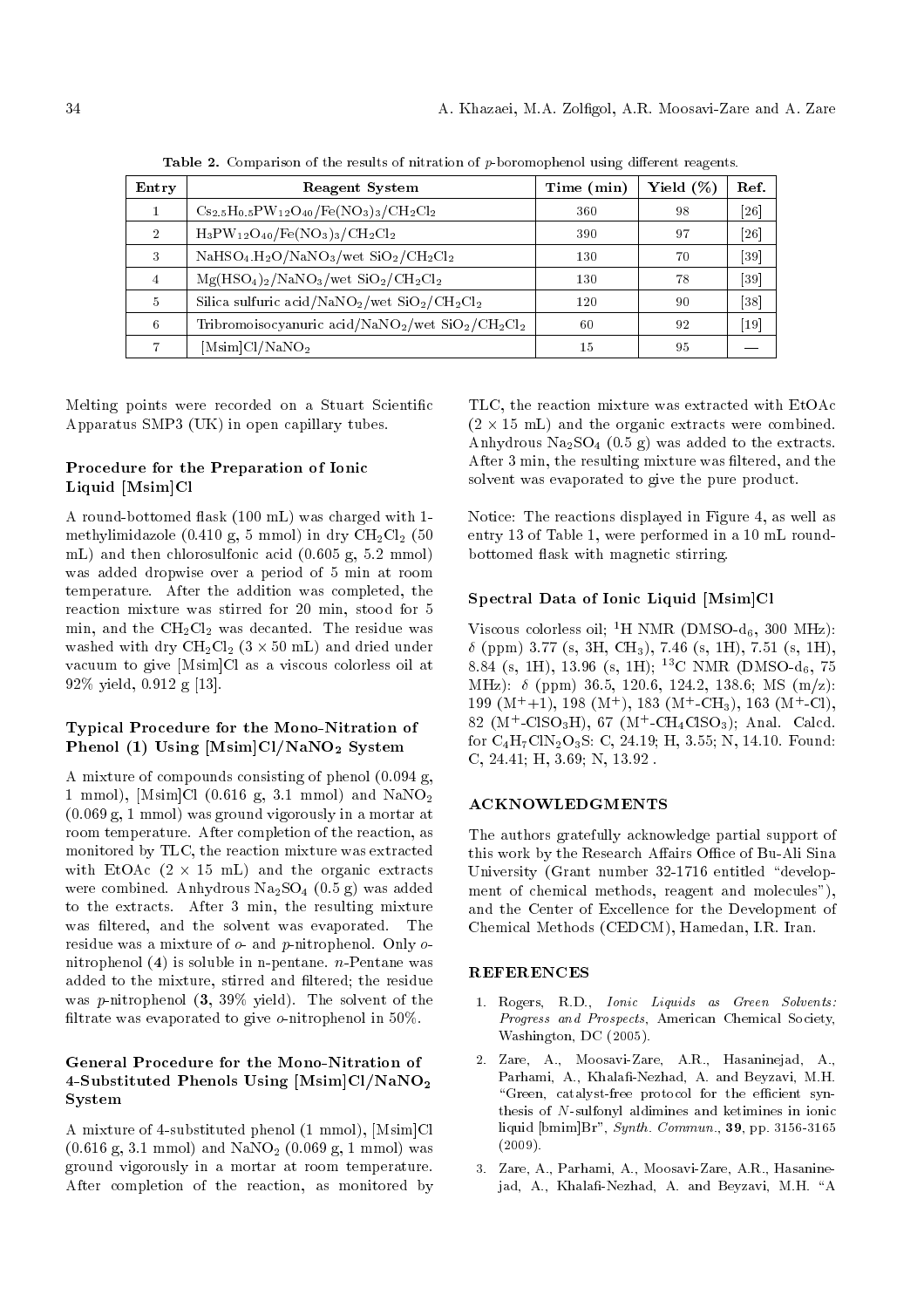catalyst-free protocol for the green and efficient condensation of indoles with aldehydes in ionic liquids", Can. J. Chem., 87, pp. 416-421 (2009).

- 4. Zare, A., Hasaninejad, A., Khalafi-Nezhad, A., Moosavi Zare, A.R. and Parhami, A. "Organic reactions in ionic liquids: MgO as efficient and reusable catalyst for the Michael addition of sulfonamides to  $\alpha$ ,  $\beta$ -unsaturated esters under microwave irradiation", ARKIVOC, 13, pp. 105-115 (2007).
- 5. Zare, A., Hasaninejad, A., Moosavi Zare, A.R., Parhami, A., Sharghi, H. and Khalafi-Nezhad, A. "Zinc oxide as a new, highly efficient, green, and reusable catalyst for microwave-assisted Michael addition of sulfonamides to  $\alpha$ ,  $\beta$ -unsaturated esters in ionic liquids", Can. J. Chem., 85, pp. 438-444 (2007).
- 6. Zare, A., Hasaninejad, A., Safinejad, R., Moosavi-Zare, A.R., Beyzavi, M.H., Khalafi-Nezhad, A., Miralai-Moredi, M., Dehghani, E. and Kazerooni-Mojarrad, P. "Ionic liquid-accelerated Michael addition of pyrimidine and purine nucleobases to  $\alpha$ ,  $\beta$ -unsaturated esters: a rapid approach to carboacyclic nucleosides synthesis", ARKIVOC, 16, pp. 51-64 (2008).
- 7. Miao, C.-X., He, L.-N., Wang, G.-Q. and Wang, J.- L. \TEMPO and carboxylic acid functionalized imidazolium salts/sodium nitrite: An efficient, reusable, transition metal-free catalytic system for aerobic oxidation of alcohols", Adv. Synth. Catal., 351, pp. 2209-2216 (2009).
- 8. Gu, D.-G., Ji, S.-J., Jiang, Z.-Q., Zhou, M.-F. and Loh, T.-P. "An efficient synthesis of bis(indolyl)methanes catalyzed by recycled acidic ionic liquid", Synlett, pp. 959-962 (2005).
- 9. Sonu, N.G., Kad, G.L. and Singh, J. "Acidic ionic liquid  $[bmin]$ HSO<sub>4</sub>: An efficient catalyst for acetalization and thioacetalization of carbonyl compounds and their subsequent deprotection", Catal. Commun., 8, pp. 1323-1328 (2007).
- 10. Dabiri, M., Salehi, P., Baghbanzadeh, M., Shakouri, M., Otokesh, S., Ekrami, T. and Doosti, R. "Efficient and eco-friendly synthesis of dihydropyrimidinones, bis(indolyl)methanes, and  $N$ -alkyl and  $N$ -arylimides in ionic liquids", J. Iran. Chem. Soc., 4, pp. 393-401 (2007).
- 11. Salehi, P., Zolfigol, M.A., Shirini, F. and Baghbanzadeh. M. "Silica sulfuric acid and silica chloride as efficient reagents for organic reactions", Curr. Org. Chem., 10, pp. 2171-2189 (2006).
- 12. Shirini, F., Zolgol, M.A., Salehi, P. and Abedini, M. "Applications of some metal hydrogen sulfates in organic transformations", Curr. Org. Chem., 12, pp. 183-202 (2008).
- 13. Zolfigol, M.A., Khazaei, A., Moosavi-Zare, A.R. and Zare, A. "Ionic liquid 3-methyl-1-sulfonic acid imidazolium chloride as a novel and highly efficient catalyst for the very rapid synthesis of bis(indolyl)methanes under solvent-free conditions", Org. Prep. Proced. Int., 42, pp. 95-102 (2010).
- 14. Min, S. and Shi-Cong, C. "Perfluorinated rare earth metals catalyzed nitration of aromatic compounds", J. Fluor. Chem., 113, pp. 207-209 (2002).
- 15. Esakkidurai, T. and Pitchumani, K. "Zeolite-mediated regioselective nitration of phenol in solid state", J. Mol. Cat. A: Chem., 185, pp. 305-309 (2002).
- 16. Dagade, S.P., Waghmode, S.B., Kadam, V.S. and Dongare, M.K. "Vapor phase nitration of toluene using dilute nitric acid and molecular modeling studies over beta zeolite", Appl. Catal. A: Gen., 226, pp. 49-61 (2002).
- 17. Iranpoor, N., Firouzabadi, H. and Heydari, R. \Ionic complex of  $N_2O_4$  with 18-crown-6: A highly efficient and selective reagent for nitration of phenols", Synth. Commun., 29, pp. 3295-3302 (1999).
- 18. Zolfigol, M.A., Ghaemi, E. and Madrakian, E. "Trichloroisocyanuric acid/NaNO<sub>2</sub> as a novel heterogeneous system for the selective mononitration of phenols under mild conditions", Synlett, pp. 191-194 (2003).
- 19. Niknam, K., Zolfigol, M.A., Madrakian, E. and Ghaemi, E. \Tribromoisocyanuric acid/NaNO2: A new reagent for mononitration of phenols under mild and heterogeneous conditions", South Afr. J. Chem., 60, pp. 109-112 (2007).
- 20. Tasneem, A.M.M., Rajanna, K.C. and Saiparakash, P.K. "Ammonium nickel acid sulphate mediated nitration of aromatic compounds with nitric", Synth. Commun., 31, pp. 1123-1127 (2001).
- 21. Heravi, M., Benmorad, T., Bakhtiari, K., Bamoharram, F. and Oskooie, H.  $H_{3+x}PMo_{12-x}V_{x}O_{40}$ (heteropolyacids)-catalyzed regioselective nitration of phenol to o-nitrophenol in heterogeneous system", J. Mol. Catal. A: Chem., 264, pp. 318-321(2007).
- 22. Hajipour, A.R. and Ruoho, A. "Nitric acid in the presence of  $P_2O_5$  supported on silica gel - a useful reagent for nitration of aromatic compounds under solvent-free conditions", Tetrahedron Lett., 46, pp. 8307-8310 (2005).
- 23. Tajik, H., Zolfigol, M.A., Albadi, J. and Eslami, R. \Nitration of some aromatic compounds by sodium nitrate in the presence of benzyltriphenylphosphonium peroxodisulfate", Synth. Commun., 37, pp. 2771-2776 (2007).
- 24. Anuradha, V., Srinivas, P.V., Aparna, P. and Madhusudana Rao, J. \p-Toluenesulfonic acid catalyzed regiospecic nitration of phenols with metal nitrates", Tetrahedron Lett., 47, pp. 4933-4935 (2006).
- 25. Tajik, H., Niknam, K. and Parsa, F. \Using acidic ionic liquid 1-butyl-3-methylimidazolium hydrogen sulfate in selective nitration of phenols under mild conditions", J. Iran. Chem. Soc., 6, pp. 159-164 (2009).
- 26. Amani, K. and Maleki, F. "Catalytic effects of some Keggin-type heteropoly acids and polyoxometalates on selective nitration of phenols", J. Iran. Chem. Soc., 4, pp. 238-243 (2007).